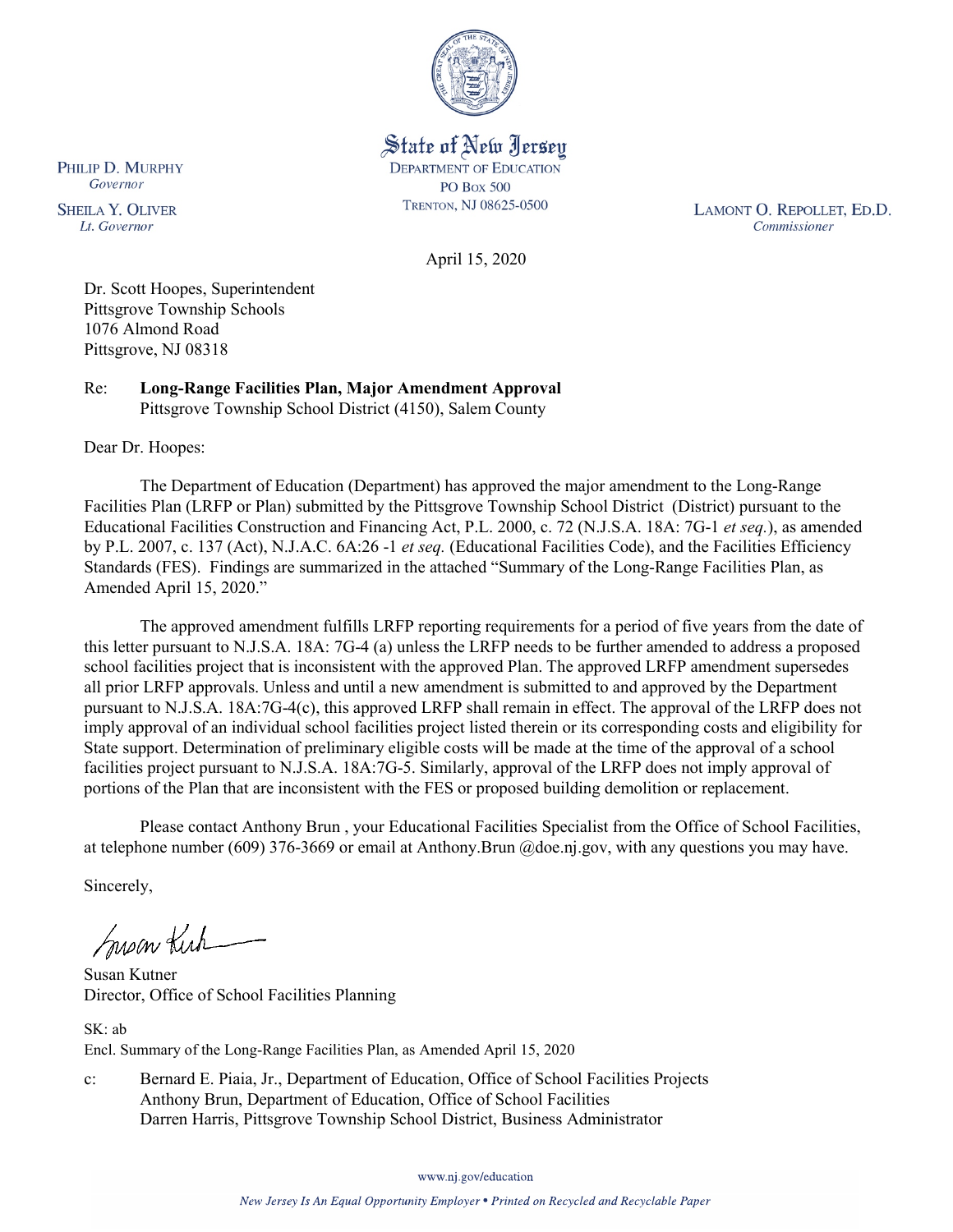# **Pittsgrove Township School District (4150) Summary of the Long-Range Facilities Plan, as Amended April 15, 2020**

The Department of Education (Department) has completed its review of the major amendment to the Long-Range Facilities Plan (LRFP or Plan) submitted by the Pittsgrove Township School District (District) pursuant to the Educational Facilities Construction and Financing Act, P.L. 2000, c. 72 (N.J.S.A. 18A: 7G-1 *et seq.*), as amended by P.L. 2007, c. 137 (Act), N.J.A.C. 6A:26-1 et seq. (Educational Facilities Code), and the Facilities Efficiency Standards (FES).

The following provides a summary of the District's approved amended LRFP. The summary is based on the standards set forth in the Act, the Educational Facilities Code, the FES, District-reported information in the Department's LRFP reporting system, and supporting documentation. The referenced reports in *italic* text are standard reports available on the Department's LRFP website.

#### **1. Inventory Overview**

The District is classified as a Regular Operating District (ROD) for funding purposes. It provides services for students in grades PK-12.

The District identified existing and proposed schools, sites, buildings, rooms, and site amenities in its LRFP. Table 1 lists the number of existing and proposed district schools, sites, and buildings. Detailed information can be found in the *School Asset Inventory Report* and the *Site Asset Inventory Report.*

**As directed by the Department, school facilities projects that have received initial approval by the Department and have been approved by the voters, if applicable, are represented as "existing" in the LRFP.** Approved projects that include new construction and/or the reconfiguration/reassignment of existing program space are as follows: n/a.

|  |  | Table 1: Number of Schools, School Buildings, and Sites |  |
|--|--|---------------------------------------------------------|--|
|--|--|---------------------------------------------------------|--|

|                                              | <b>Existing</b> | <b>Proposed</b> |
|----------------------------------------------|-----------------|-----------------|
| Number of Schools (assigned DOE school code) |                 |                 |
| Number of School Buildings <sup>1</sup>      |                 |                 |
| Number of Non-School Buildings <sup>2</sup>  |                 |                 |
| Number of Vacant Buildings                   |                 |                 |
| Number of Sites                              |                 |                 |

*1 Includes district-owned buildings and long-term leases serving students in district-operated programs 2 Includes occupied district-owned buildings not associated with a school, such as administrative or utility buildings*

Based on the existing facilities inventory submitted by the District:

- Schools using leased buildings (short or long-term):  $n/a$
- Schools using temporary classroom units (TCUs), excluding TCUs supporting construction: n/a.
- Vacant/unassigned school buildings:  $n/a$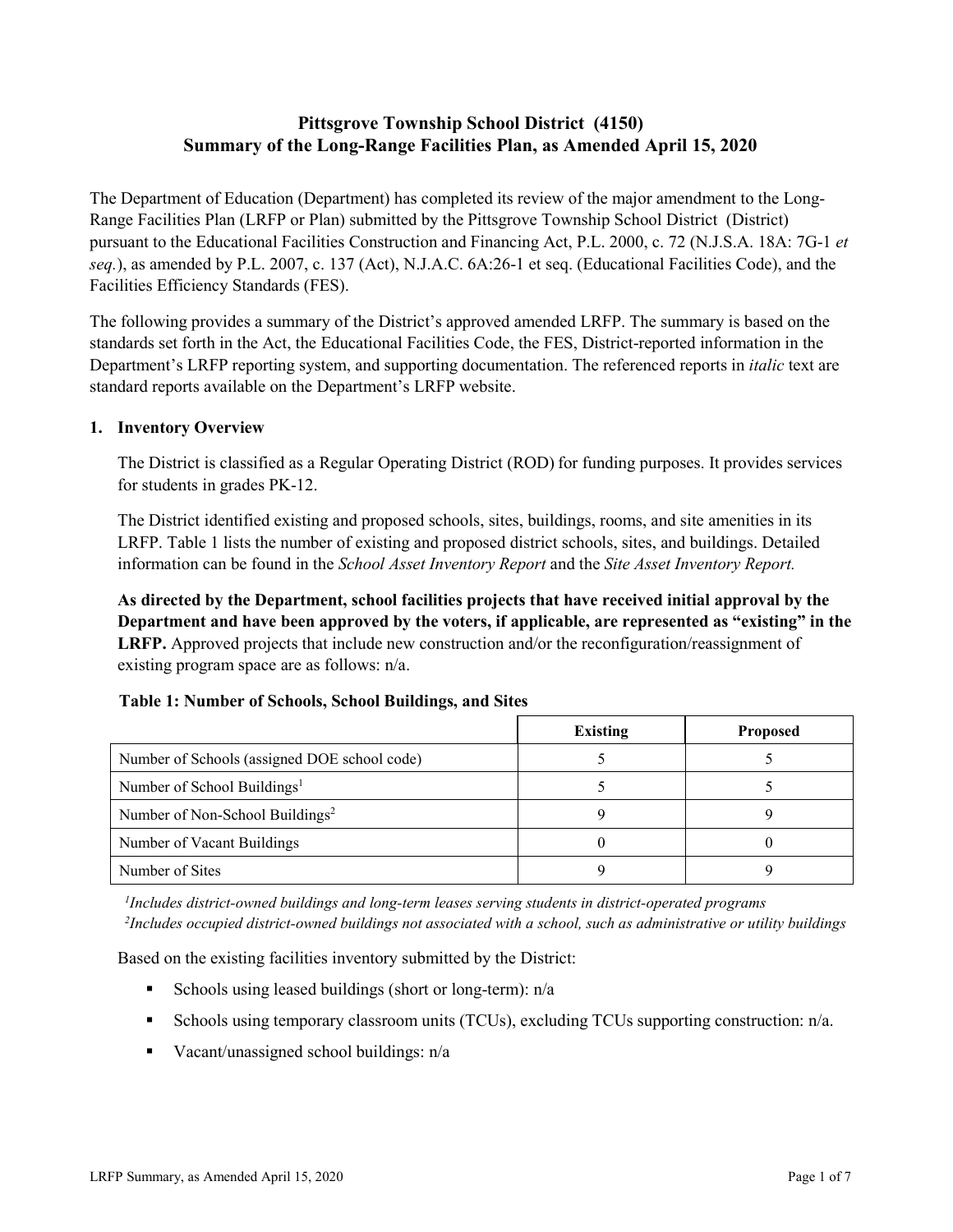**FINDINGS** The Department has determined that the proposed inventory is adequate for approval of the District's LRFP amendment. However, the LRFP determination does not imply approval of an individual school facilities project listed within the LRFP; the District must submit individual project applications for project approval.

## **2. District Enrollments**

The District determined the number of students, or "proposed enrollments," to be accommodated for LRFP planning purposes on a district-wide basis and in each school.

The Department minimally requires the submission of a standard cohort-survival projection using historic enrollment data from the Application for School State Aid (ASSA) or NJ Smart. The cohort-survival method projection method forecasts future students based upon the survival of the existing student population as it moves from grade to grade. A survival ratio of less than 1.00 indicates a loss of students, while a survival ratio of more than 1.00 indicates the class size is increasing. For example, if a survival ratio tracking first to second grade is computed to be 1.05, the grade size is increasing by 5% from one year to the next. The cohort-survival projection methodology works well for communities with stable demographic conditions. Atypical events impacting housing or enrollments, such as an economic downturn that halts new housing construction or the opening of a charter or private school, typically makes a cohort-survival projection less reliable.

#### **Proposed enrollments are based on a standard cohort-survival enrollment projection.**

Adequate supporting documentation was submitted to the Department to justify the proposed enrollments. Table 2 provides a comparison of existing and projected enrollments. All totals include special education students.

| <b>Grades</b>                | <b>Existing Enrollments</b><br>2019-20 School Year | <b>District Proposed Enrollments</b><br>2024-25 School Year |
|------------------------------|----------------------------------------------------|-------------------------------------------------------------|
| PK (excl. private providers) | 127                                                | 130                                                         |
| Grades K-5                   | 676                                                | 600                                                         |
| Grades 6-8                   | 370                                                | 377                                                         |
| Grades 9-12                  | 491                                                | 435                                                         |
| <b>Totals</b>                | 1,664                                              | 1,542                                                       |

## **Table 2: Enrollments**

**FINDINGS** The Department has determined the District's proposed enrollments to be acceptable for approval of the District's LRFP amendment. The Department will require a current enrollment projection at the time an application for a school facilities project is submitted incorporating the District's most recent enrollments in order to verify that the LRFP's planned capacity is appropriate for the updated enrollments.

## **3. District Practices Capacity**

Based on information provided in the room inventories, *District Practices Capacity* was calculated for each school building to determine whether adequate capacity is proposed for the projected enrollments based on district scheduling and class size practices. The capacity totals assume instructional buildings can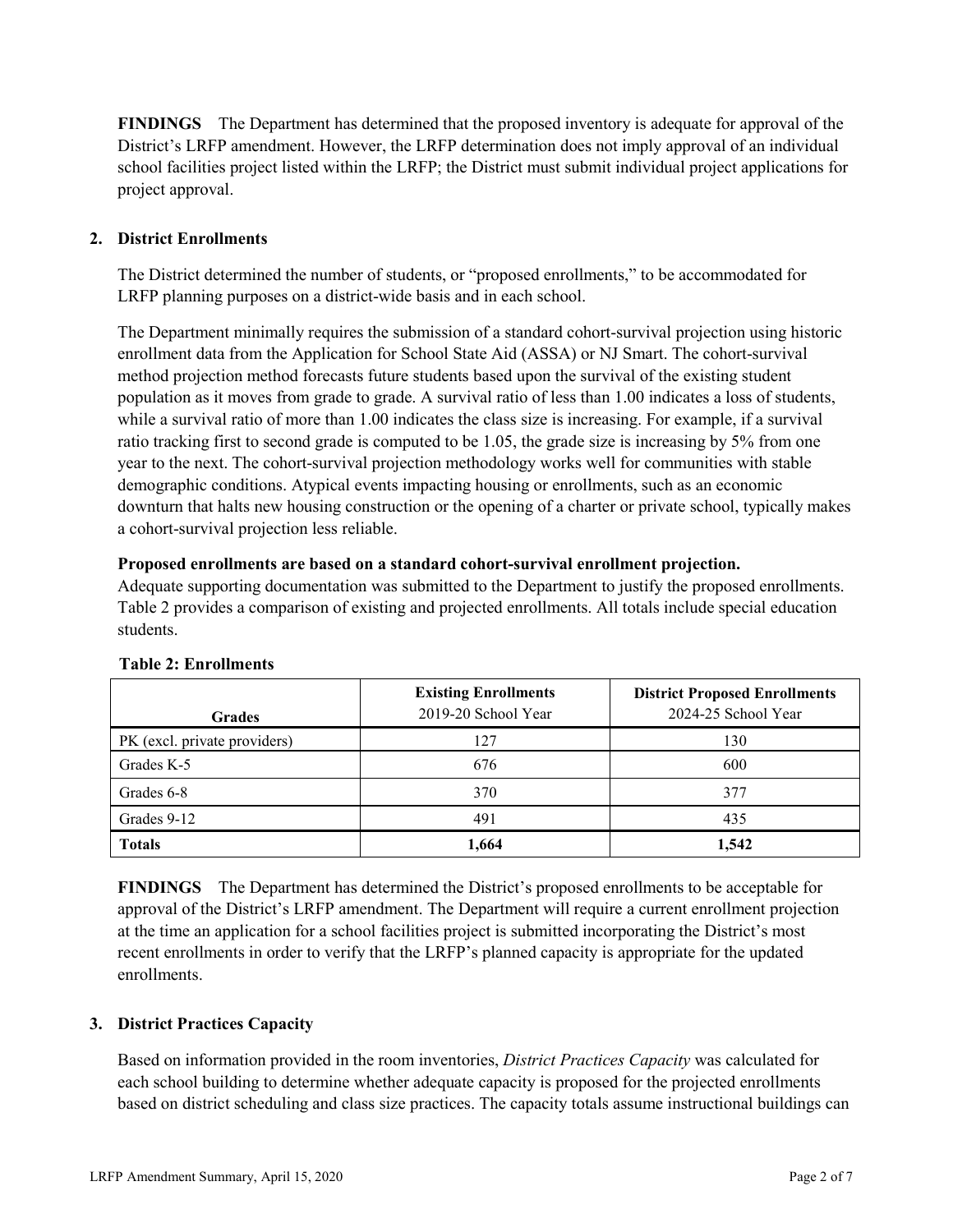be fully utilized regardless of school sending areas, transportation, and other operational issues. The calculations only consider district-owned buildings and long-term leases; short term leases and temporary buildings are excluded. A capacity utilization factor of 90% for classrooms serving grades K-8 and 85% for classrooms serving grades 9-12 is applied in accordance with the FES. No capacity utilization factor is applied to preschool classrooms.

In certain cases, districts may achieve adequate District Practices Capacity to accommodate enrollments but provide inadequate square feet per student in accordance with the FES, resulting in educational adequacy issues and "Unhoused Students." Unhoused students are considered in the "Functional Capacity" calculations used to determine potential State support for school facilities projects and are analyzed in Section 4.

Table 3 provides a summary of proposed enrollments and existing and proposed District-wide capacities. Detailed information can be found in the LRFP website reports titled *FES and District Practices Capacity Report, Existing Rooms Inventory Report, and Proposed Rooms Inventory Report.*

| <b>Grades</b>     | <b>Proposed</b><br><b>Enrollments</b> | <b>Existing</b><br><b>District</b><br><b>Practices</b><br>Capacity | <b>Existing</b><br>Deviation* | <b>Proposed</b><br><b>District</b><br><b>Practices</b><br>Capacity | <b>Proposed</b><br>Deviation* |
|-------------------|---------------------------------------|--------------------------------------------------------------------|-------------------------------|--------------------------------------------------------------------|-------------------------------|
| Elementary (PK-5) | 730                                   | 647.70                                                             | $-82.30$                      | 738.00                                                             | 8.00                          |
| Middle $(6-8)$    | 377                                   | 464.40                                                             | 87.40                         | 374.10                                                             | $-2.90$                       |
| High $(9-12)$     | 435                                   | 455.60                                                             | 20.60                         | 455.60                                                             | 20.60                         |
| <b>Totals</b>     | 1,542                                 | 1,567.70                                                           | 25.70                         | 1,567.70                                                           | 25.70                         |

**Table 3: District Practices Capacity Analysis**

*\* Positive numbers signify surplus capacity; negative numbers signify inadequate capacity. Negative values for District Practices capacity are acceptable for approval if proposed enrollments do not exceed 100% capacity utilization.*

Considerations:

- **Based on the proposed enrollments and existing room inventories, the District is projected to have** inadequate capacity for the following grade groups, assuming all school buildings can be fully utilized: PK-5.
- Adequate justification has been provided by the District if the proposed capacity for a school significantly deviates from the proposed enrollments. Generally, surplus capacity is acceptable for LRFP approval if additional capacity is not proposed through new construction.

**FINDINGS**The Department has determined that proposed District capacity, in accordance with the proposed enrollments, is adequate for approval of the District's LRFP amendment. The Department will require a current enrollment projection at the time an application for a school facilities project is submitted, incorporating the District's most recent Fall Enrollment Report, in order to verify that the LRFP's planned capacity meets the District's updated enrollments.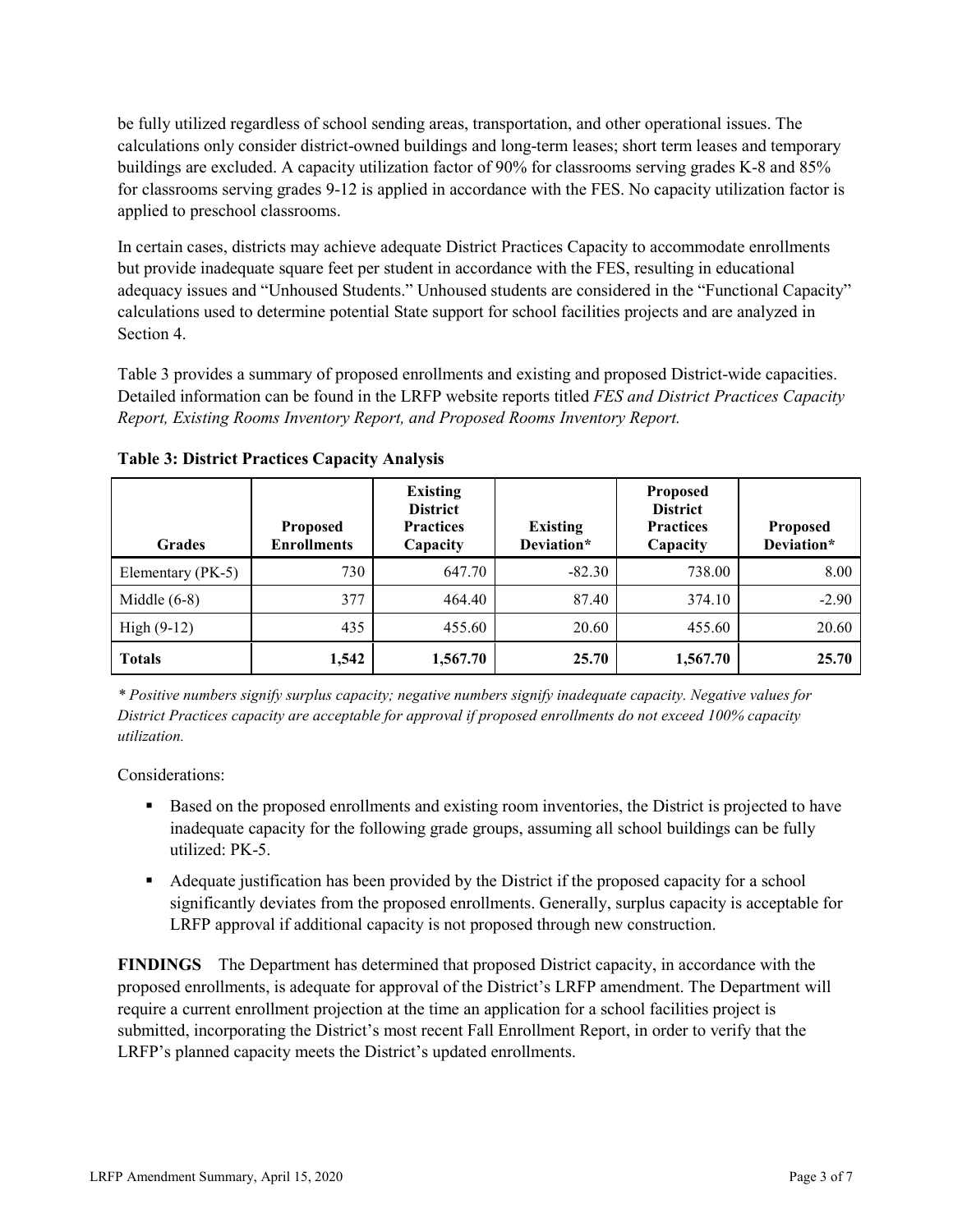#### **4. New Construction Funding Eligibility**

*Functional Capacity* was calculated and compared to the proposed enrollments to provide a **preliminary estimate** of Unhoused Students and new construction funding eligibility. **Final determinations will be made at the time of project application approvals.**

*Functional Capacity* is the adjusted gross square footage of a school building *(total gross square feet minus excluded space)* divided by the minimum area allowance per full-time equivalent student for the grade level contained therein. *Unhoused Students* is the number of students projected to be enrolled in the District that exceeds the Functional Capacity of the District's schools pursuant to N.J.A.C. 6A:26-2.2(c). *Excluded Square Feet* includes (1) square footage exceeding the FES for any pre-kindergarten, kindergarten, general education, or self-contained special education classroom; (2) grossing factor square footage *(corridors, stairs, mechanical rooms, etc.)* that exceeds the FES allowance, and (3) square feet proposed to be demolished or discontinued from use. Excluded square feet may be revised during the review process for individual school facilities projects.

Table 4 provides a preliminary assessment of the Functional Capacity, Unhoused Students, and Estimated Maximum Approved Area for Unhoused Students for each FES grade group. The calculations exclude temporary facilities and short-term leased buildings. School buildings proposed for whole or partial demolition or reassignment to a non-school use are excluded from the calculations pending project application review. If a building is proposed to be reassigned to a different school, the square footage is applied to the proposed grades after reassignment. Buildings that are not assigned to a school are excluded from the calculations. In addition, only preschool students eligible for state funding (former ECPA students) are included. Detailed information concerning the calculations can be found in the *Functional Capacity and Unhoused Students Report* and the *Excluded Square Footage Report.*

|                                                | <b>PK/K-5</b> | $6 - 8$  | $9 - 12$ | <b>Total</b> |
|------------------------------------------------|---------------|----------|----------|--------------|
| PK Eligible Students/K-12 Proposed Enrollments | 730           | 377      | 435      |              |
| FES Area Allowance (SF/student)                | 125.00        | 134.00   | 151.00   |              |
| <b>Prior to Completion of Proposed Work:</b>   |               |          |          |              |
| <b>Existing Gross Square Feet</b>              | 90,342        | 71,275   | 106,828  | 268,445      |
| Adjusted Gross Square Feet                     | 86,819        | 66,400   | 105,722  | 258,742      |
| <b>Adjusted Functional Capacity</b>            | 685.93        | 502.08   | 0.00     |              |
| Unhoused Students                              | 22.00         | 0.00     | 0.00     |              |
| Est. Max. Area for Unhoused Students           | 2,750.00      | 0.00     | 0.00     |              |
| <b>After Completion of Proposed Work:</b>      |               |          |          |              |
| Gross Square Feet                              | 90,342        | 71,275   | 106,828  | 268,445      |
| New Gross Square Feet                          | $\theta$      | $\theta$ | $\theta$ | $\theta$     |
| Adjusted Gross Square Feet                     | 86,819        | 66,400   | 105,722  | 258,742      |
| <b>Functional Capacity</b>                     | 685.93        | 502.08   | 0.00     |              |
| Unhoused Students after Construction           | 22.00         | 0.00     | 0.00     |              |
| Est. Max. Area Remaining                       | 2,750.00      | 0.00     | 0.00     |              |

#### **Table 4: Estimated Maximum Approved Area for Unhoused Students**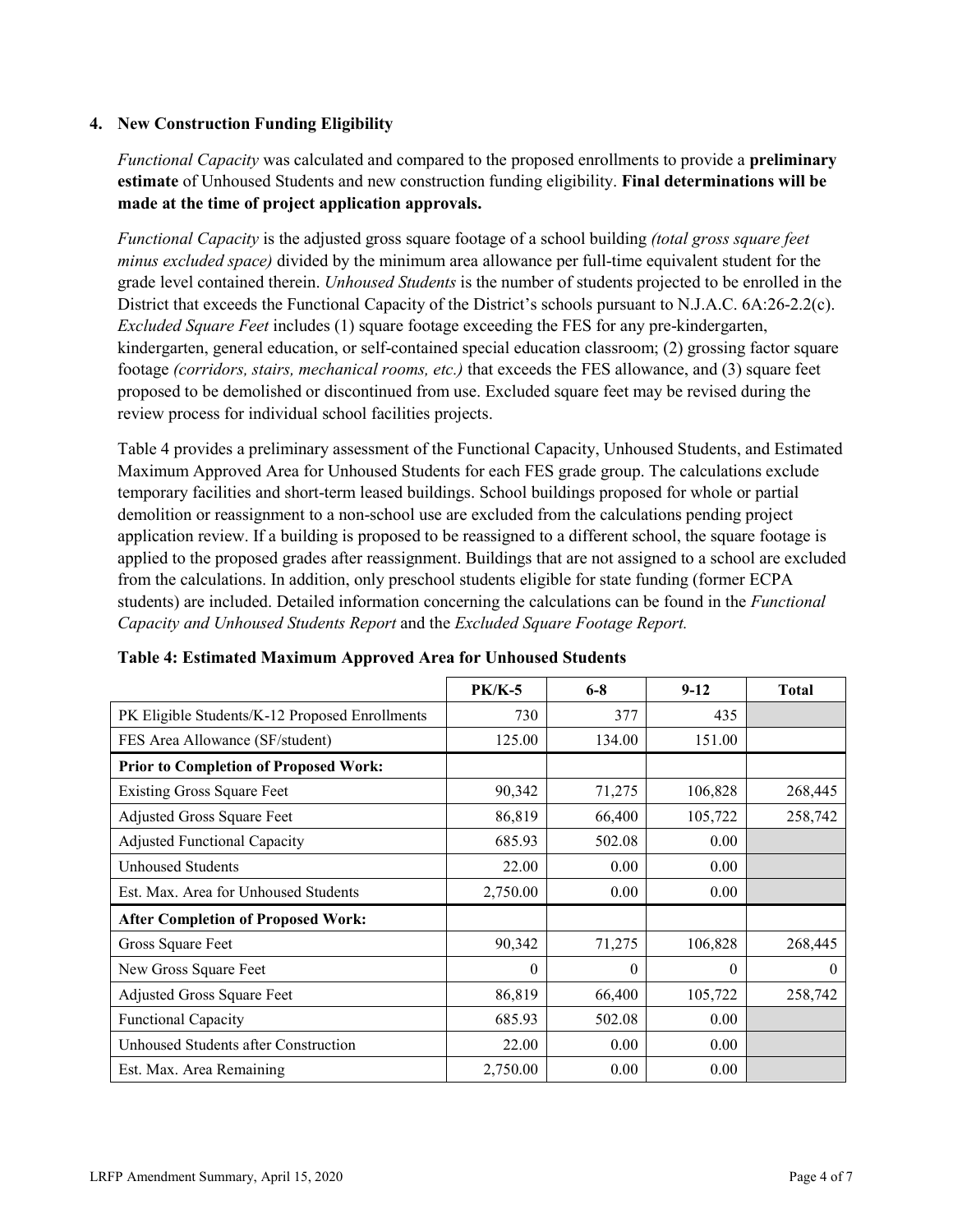Facilities used for non-instructional or non-educational purposes are ineligible for State support under the Act. However, projects for such facilities shall be reviewed by the Department to determine whether they are consistent with the District's LRFP and whether the facility, if it is to house students (full or part time) conforms to educational adequacy requirements. These projects shall conform to all applicable statutes and regulations.

Estimated costs represented in the LRFP by the District are for capital planning purposes only. The estimates are not intended to represent preliminary eligible costs or final eligible costs of approved school facilities projects.

Considerations:

- The District does not have approved projects pending completion, as noted in Section 1, that impact the Functional Capacity calculations.
- The Functional Capacity calculations *exclude* square feet proposed for demolition or discontinuation for the following FES grade groups and school buildings pending a feasibility study and project review: n/a.
- Based on the preliminary assessment, the District has Unhoused Students prior to the completion of proposed work for the following FES grade groups: PK-5.
- New construction is proposed for the following FES grade groups:  $n/a$ .
- **Proposed new construction exceeds the estimated maximum area allowance for Unhoused** Students prior to the completion of the proposed work for the following grade groups:  $n/a$ .
- The District, based on the preliminary LRFP assessment, will have Unhoused Students after completion of the proposed LRFP work. If the District is projected to have Unhoused Students, adequate justification has been provided to confirm educational adequacy in accordance with Section 6 of this determination.

**FINDINGS** Functional Capacity and Unhoused Students calculated in the LRFP are preliminary estimates. Preliminary Eligible Costs (PEC) and Final Eligible Costs (FEC) will be included in the review process for specific school facilities projects. A feasibility study undertaken by the District is required if building demolition or replacement is proposed per N.J.A.C. 6A:26-2.3(b)(10).

## **5. Proposed Work**

The District assessed program space, capacity, and physical plant deficiencies to determine corrective actions. Capital maintenance, or *"system actions,"* address physical plant deficiencies due to operational, building code, and /or life cycle issues. Inventory changes, or *"inventory actions,*" add, alter, or eliminate sites, site amenities, buildings, and/or rooms.

The Act (N.J.S.A. 18A:7G-7b) provides that all school facilities shall be deemed suitable for rehabilitation unless a pre-construction evaluation undertaken by the District demonstrates to the satisfaction of the Commissioner that the structure might pose a risk to the safety of the occupants even after rehabilitation or that rehabilitation is not cost-effective. Pursuant to N.J.A.C. 6A:26-2.3(b)(10), the Commissioner may identify school facilities for which new construction is proposed in lieu of rehabilitation for which it appears from the information presented that new construction is justified, provided, however, that for such school facilities so identified, the District must submit a feasibility study as part of the application for the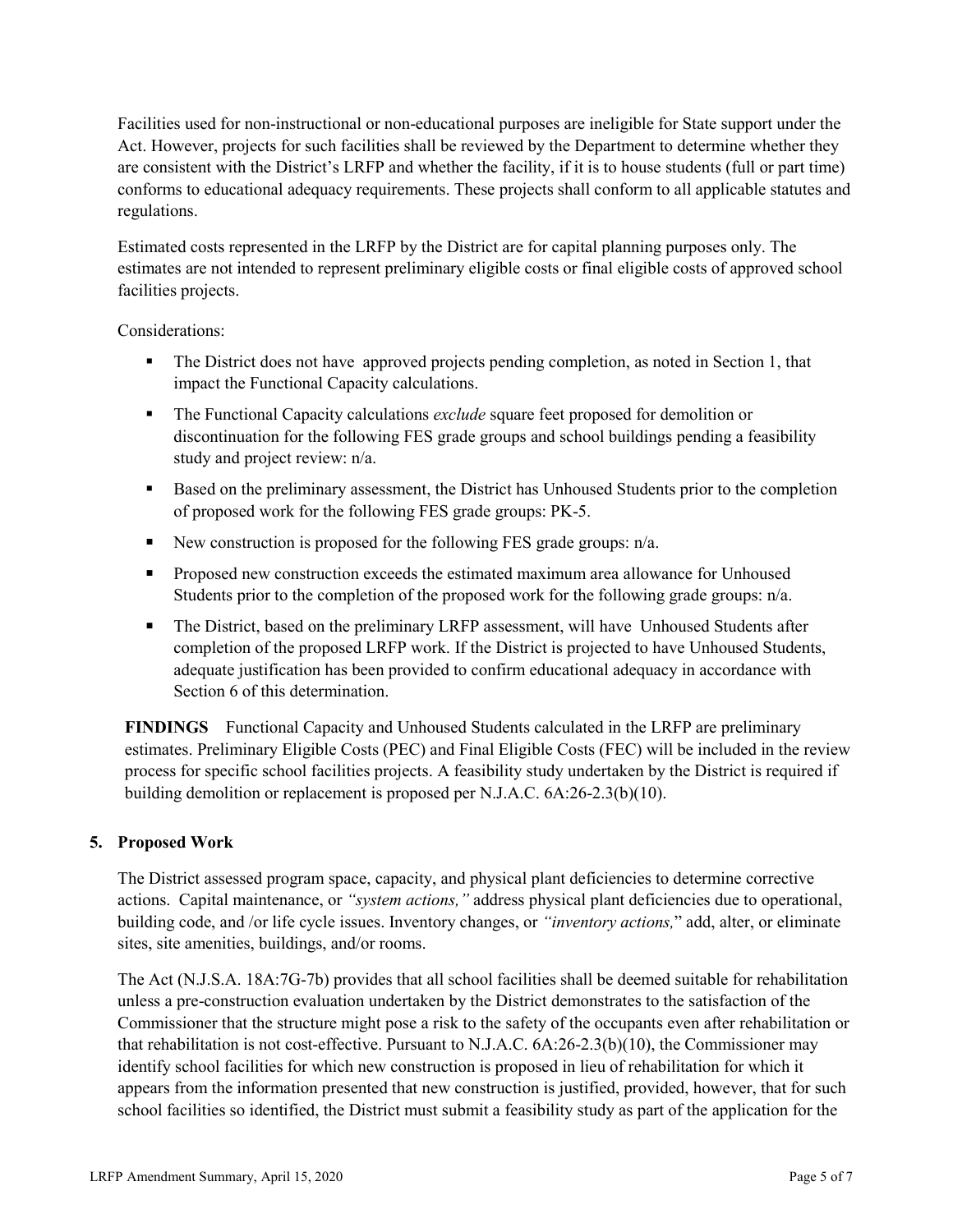specific school facilities project. The cost of each proposed building replacement is compared to the cost of additions or rehabilitation required to eliminate health and safety deficiencies and to achieve the District's programmatic model.

Table 5 lists the scope of work proposed for each school based on the building(s) serving their student population. Proposed inventory changes are described in the LRFP website reports titled *"School Asset Inventory Report and "Proposed Room Inventory Report."* Information concerning proposed systems work, or capital maintenance can be found in a supporting document submitted by the District..

With the completion of the proposed work, the following schools are proposed to be eliminated: n/a; the following schools are proposed to be added: n/a.

| <b>Proposed Scope of Work</b>                                                                  | <b>Applicable Schools</b>            |
|------------------------------------------------------------------------------------------------|--------------------------------------|
| Renovation only (no new construction)                                                          |                                      |
| System actions only (no inventory actions)                                                     | Norma School (050)                   |
|                                                                                                | Olivet Elementary School (060)       |
|                                                                                                | Pittsgrove Middle School (070)       |
|                                                                                                | Elmer Elementary School (080)        |
| Existing inventory actions only (no systems actions)                                           | n/a                                  |
| Systems and inventory changes                                                                  | Arthur P. Schalick High School (040) |
| <b>New construction</b>                                                                        |                                      |
| Building addition only (no systems or existing inventory actions)                              | n/a                                  |
| Renovation and building addition (system, existing inventory,<br>and new construction actions) | n/a                                  |
| New building on existing site                                                                  | n/a                                  |
| New building on new or expanded site                                                           | n/a                                  |
| Site and building disposal (in addition to above scopes)                                       |                                      |
| Partial building demolition                                                                    | n/a                                  |
| Whole building demolition                                                                      | n/a                                  |
| Site and building disposal or discontinuation of use                                           | n/a                                  |

**Table 5. School Building Scope of Work**

**FINDINGS** The Department has determined that the proposed work is adequate for approval of the District's LRFP amendment. However, Department approval of proposed work in the LRFP does not imply the District may proceed with a school facilities project. The District must submit individual project applications with cost estimates for Department project approval. Both school facilities project approval and other capital project review require consistency with the District's approved LRFP.

#### **6. Proposed Room Inventories and the Facilities Efficiency Standards**

The District's proposed school buildings were evaluated to assess general educational adequacy in terms of compliance with the FES area allowance pursuant to N.J.A.C. 6A:26-2.2 and 2.3.

District schools proposed to provide less square feet per student than the FES after the completion of proposed work as indicated in Table 5 are as follows: Elmer Elementary School.